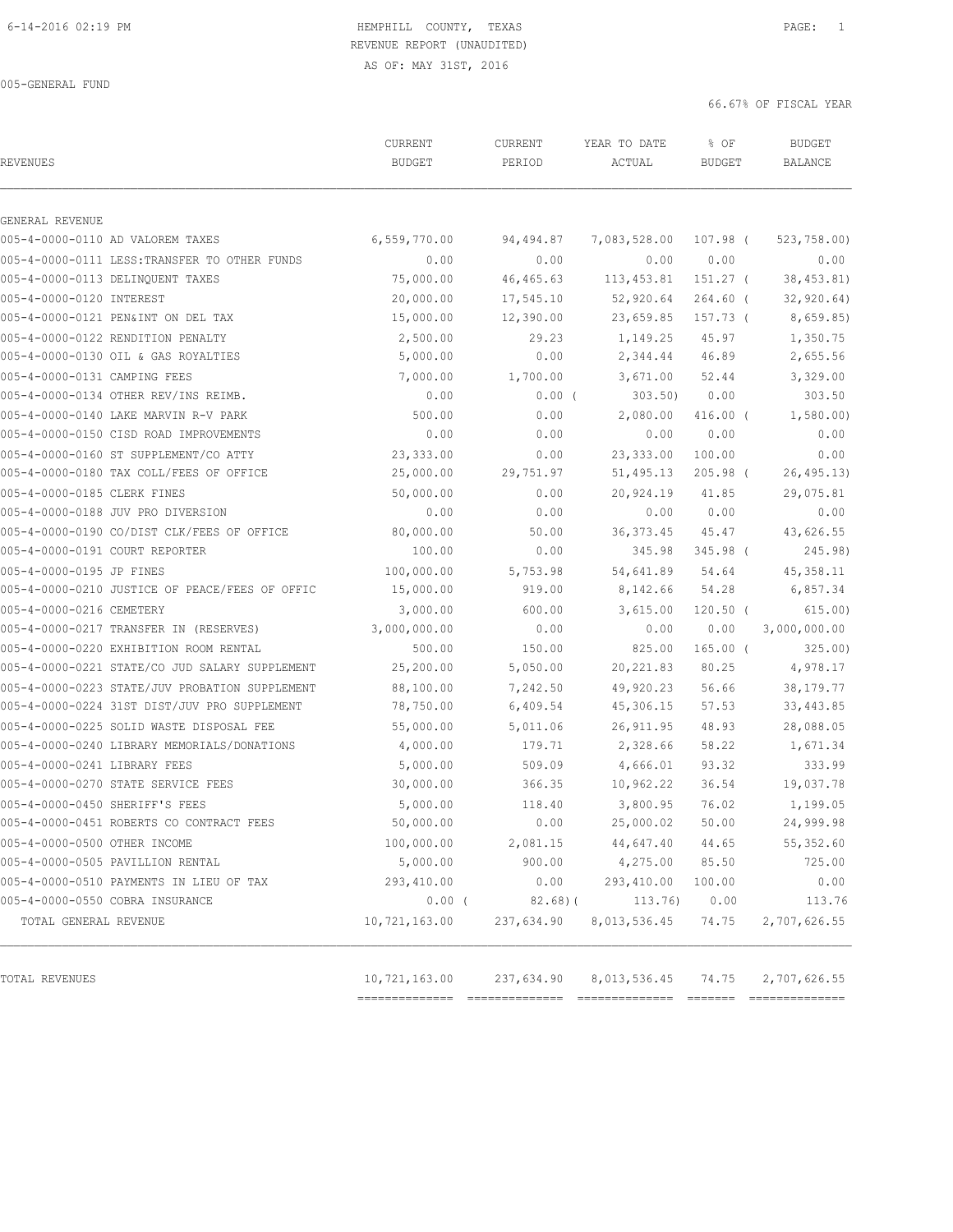| REVENUES                                   | CURRENT<br><b>BUDGET</b> | CURRENT<br>PERIOD | YEAR TO DATE<br>ACTUAL | % OF<br><b>BUDGET</b> | <b>BUDGET</b><br><b>BALANCE</b> |
|--------------------------------------------|--------------------------|-------------------|------------------------|-----------------------|---------------------------------|
|                                            |                          |                   |                        |                       |                                 |
| GENERAL REVENUE                            |                          |                   |                        |                       |                                 |
| 008-4-0000-0110 TRANSFER FROM FUND BALANCE | 0.00                     | 0.00              | 0.00                   | 0.00                  | 0.00                            |
| 008-4-0000-0550 COURT FEES-LAW/LIB         | 2,400.00                 | 0.00              | 1,190.00               | 49.58                 | 1,210.00                        |
| TOTAL GENERAL REVENUE                      | 2,400.00                 | 0.00              | 1,190.00               | 49.58                 | 1,210.00                        |
|                                            |                          |                   |                        |                       |                                 |
| TOTAL REVENUES                             | 2,400.00                 | 0.00              | 1,190.00               | 49.58                 | 1,210.00                        |
|                                            |                          |                   |                        |                       |                                 |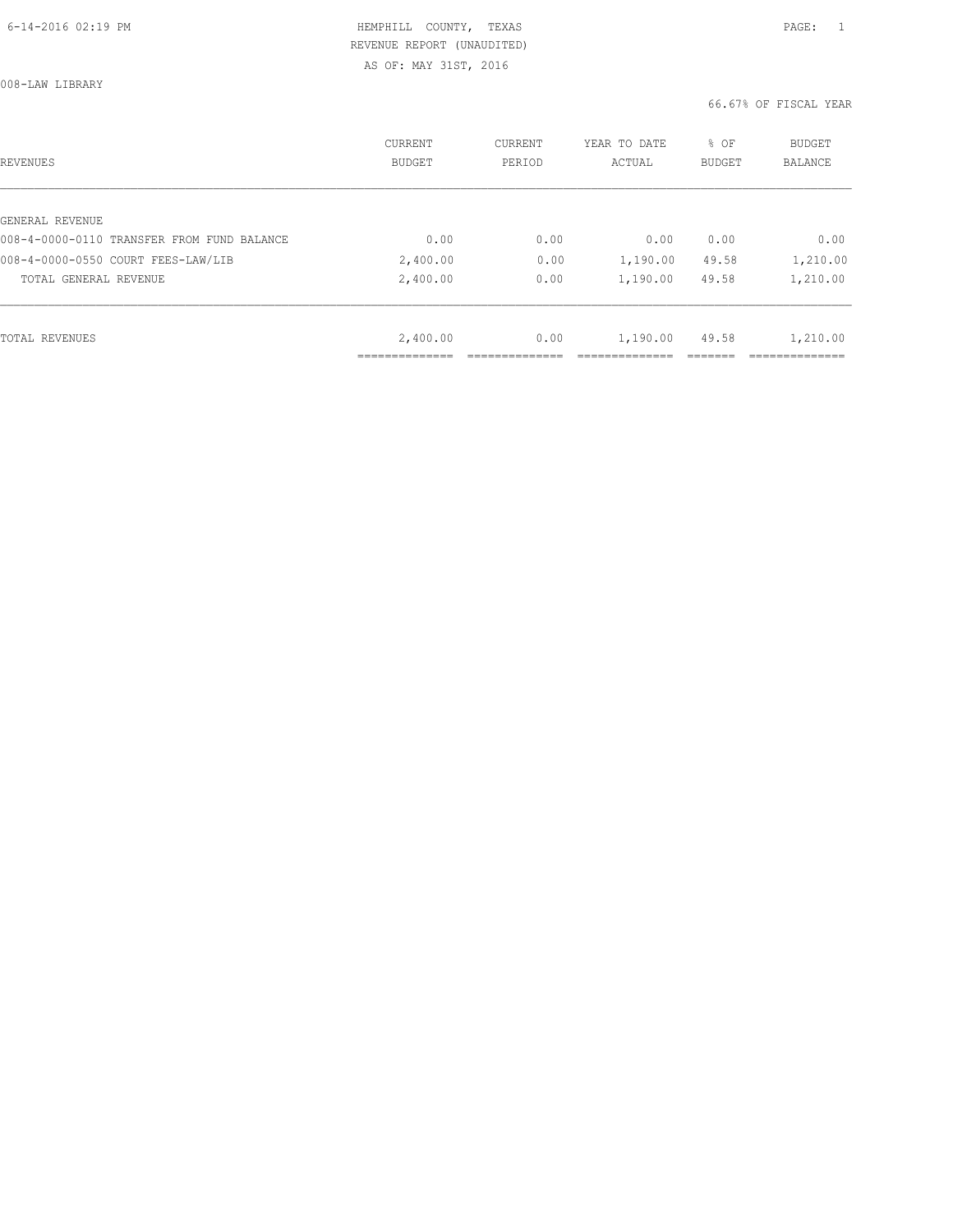009-SECURITY FEE

| REVENUES                                   | CURRENT<br><b>BUDGET</b> | CURRENT<br>PERIOD | YEAR TO DATE<br>ACTUAL | % OF<br>BUDGET | <b>BUDGET</b><br>BALANCE |
|--------------------------------------------|--------------------------|-------------------|------------------------|----------------|--------------------------|
|                                            |                          |                   |                        |                |                          |
| GENERAL REVENUE                            |                          |                   |                        |                |                          |
| 009-4-0000-0110 TRANSFER FROM FUND BALANCE | 50,000.00                | 0.00              | 0.00                   | 0.00           | 50,000.00                |
| 009-4-0000-0191 COURTHOUSE SECURITY FEE    | 8,000.00                 | 164.80            | 2,881.30               | 36.02          | 5,118.70                 |
| TOTAL GENERAL REVENUE                      | 58,000.00                | 164.80            | 2,881.30               | 4.97           | 55, 118.70               |
|                                            |                          |                   |                        |                |                          |
| TOTAL REVENUES                             | 58,000.00                | 164.80            | 2,881.30               | 4.97           | 55, 118.70               |
|                                            |                          |                   |                        |                |                          |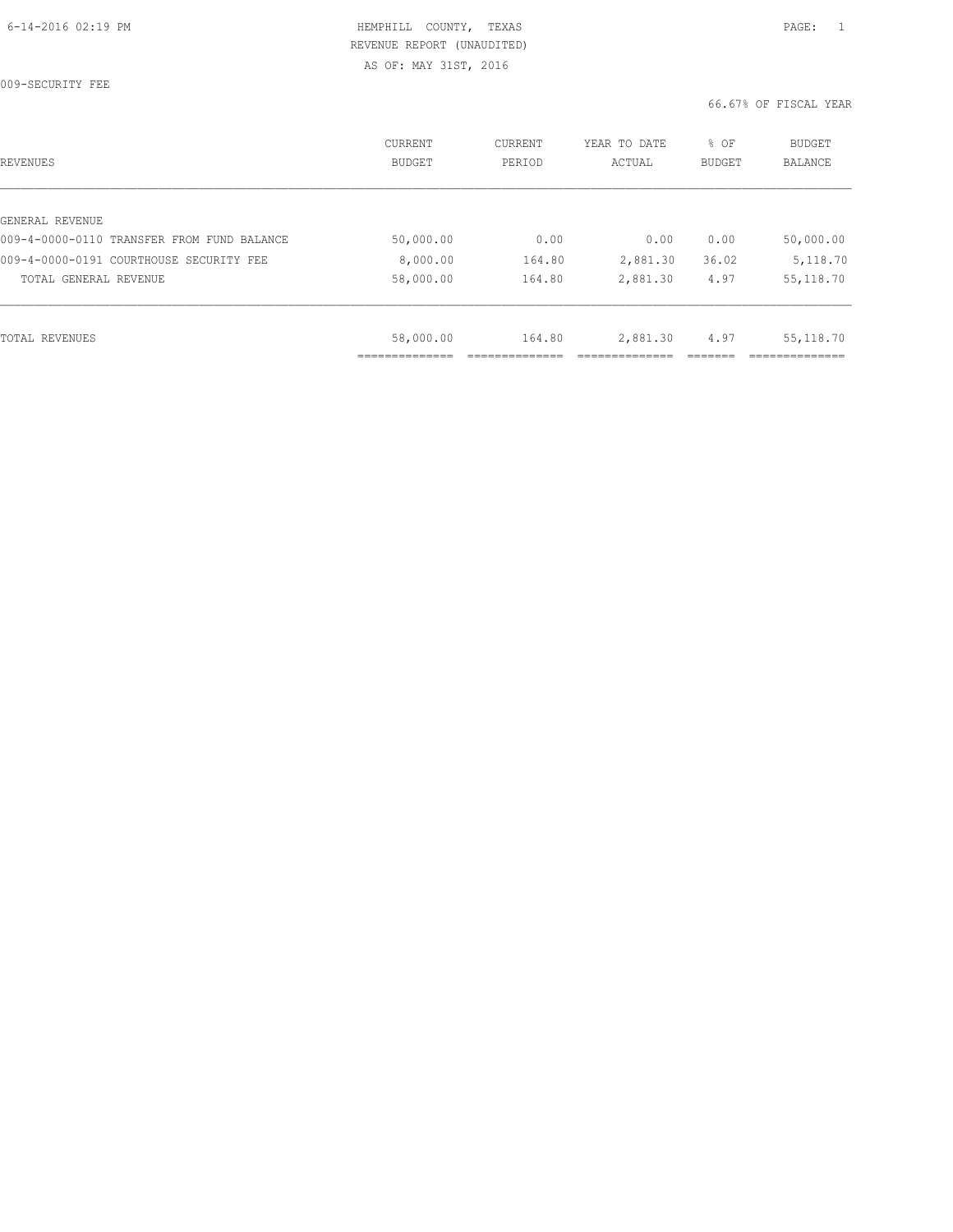010-AIRPORT

| REVENUES                                   | <b>CURRENT</b><br><b>BUDGET</b> | CURRENT<br>PERIOD | YEAR TO DATE<br>ACTUAL | % OF<br><b>BUDGET</b> | <b>BUDGET</b><br><b>BALANCE</b> |
|--------------------------------------------|---------------------------------|-------------------|------------------------|-----------------------|---------------------------------|
|                                            |                                 |                   |                        |                       |                                 |
| GENERAL REVENUE                            |                                 |                   |                        |                       |                                 |
| 010-4-0000-0110 AD VALOREM TAX TRANSFER    | 80,450.00                       | 0.00              | 80,450.00              | 100.00                | 0.00                            |
| 010-4-0000-0120 INTEREST-AIRPORT           | 50.00                           | 31.08             | 235.78                 | 471.56 (              | 185.78)                         |
| 010-4-0000-0320 CHAMBER OF COMMERCE        | 0.00                            | 0.00              | 1,920.00               | $0.00$ (              | 1,920.00)                       |
| 010-4-0000-0325 FUEL SALES                 | 150,000.00                      | 5,059.42          | 72,374.40              | 48.25                 | 77,625.60                       |
| 010-4-0000-0326 RENT-HANGARS               | 4,000.00                        | 350.00            | 3,312.50               | 82.81                 | 687.50                          |
| 010-4-0000-0500 OTHER RECEIPTS             | 0.00                            | 0.00              | 0.00                   | 0.00                  | 0.00                            |
| 010-4-0000-0510 REIMBURSEMENT FROM STATE   | 0.00                            | 0.00              | 60,525.84              | $0.00$ (              | 60, 525.84)                     |
| 010-4-0000-0600 TRANSFER FROM FUND BALANCE | 100,000.00                      | 0.00              | 0.00                   | 0.00                  | 100,000.00                      |
| TOTAL GENERAL REVENUE                      | 334,500.00                      | 5,440.50          | 218,818.52             | 65.42                 | 115,681.48                      |
| <b>TOTAL REVENUES</b>                      | 334,500.00                      | 5,440.50          | 218,818.52             | 65.42                 | 115,681.48                      |
|                                            | ==============                  |                   |                        |                       |                                 |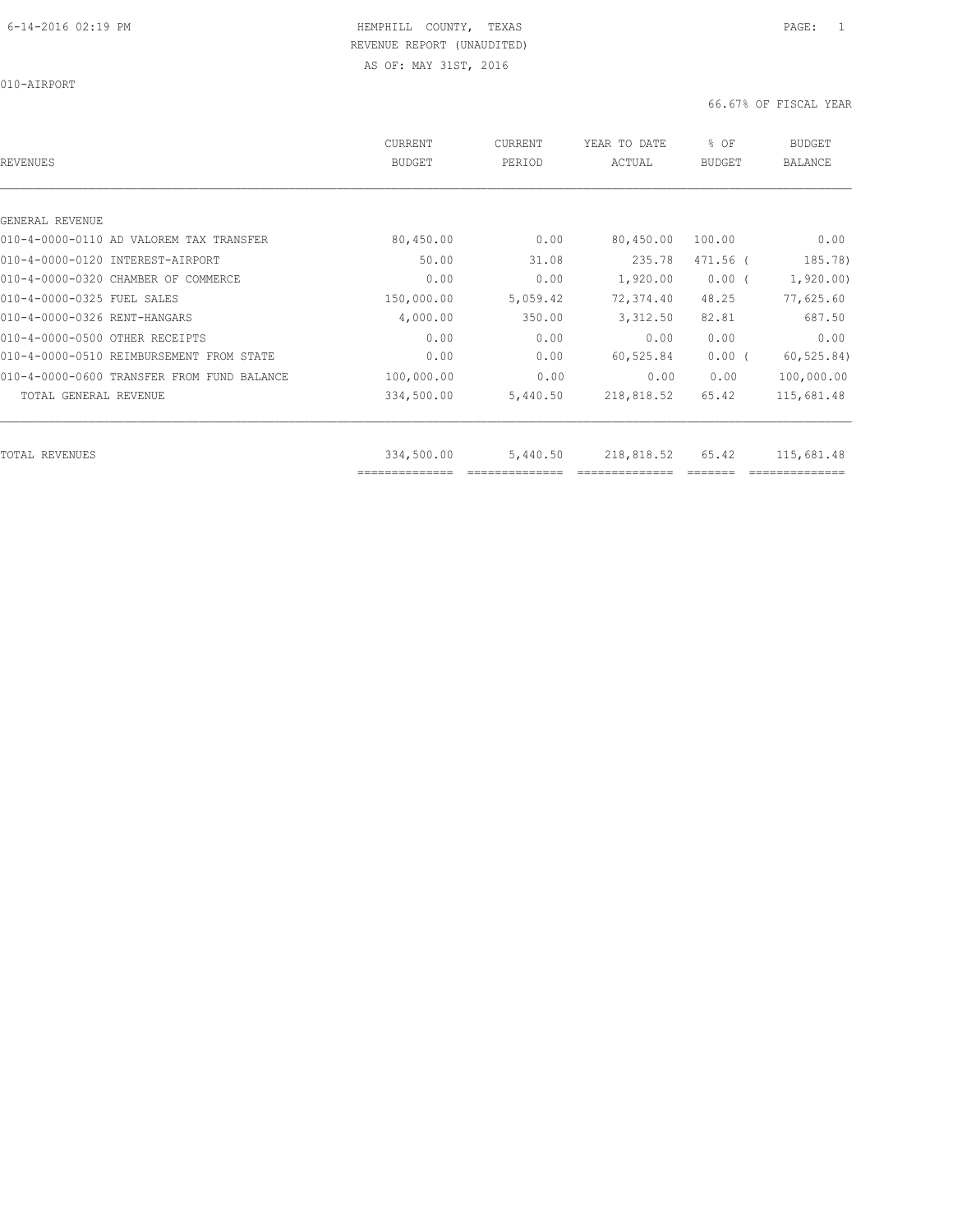011-ROAD & BRIDGE PCT 1

| REVENUES                                       | CURRENT<br><b>BUDGET</b>     | CURRENT<br>PERIOD | YEAR TO DATE<br>ACTUAL | % OF<br>BUDGET | <b>BUDGET</b><br><b>BALANCE</b> |
|------------------------------------------------|------------------------------|-------------------|------------------------|----------------|---------------------------------|
|                                                |                              |                   |                        |                |                                 |
| GENERAL REVENUE                                |                              |                   |                        |                |                                 |
| 011-4-0000-0110 TRANSFER FROM FUND BALANCE     | 200,000.00                   | 0.00              | 0.00                   | 0.00           | 200,000.00                      |
| 011-4-0000-0120 INTEREST                       | 300.00                       | 0.00              | 0.00                   | 0.00           | 300.00                          |
| 011-4-0000-0121 PEN&INT ON DEL TAX             | 800.00                       | 667.51            | 1,277.90               | 159.74 (       | 477.90)                         |
| 011-4-0000-0122 RENDITION PENALTY              | 0.00                         | 1.62              | 60.67                  | 0.00(          | 60.67)                          |
| 011-4-0000-0280 FARM TO MARKET TAXES           | 364,376.00                   | 5,264.43          | 394,715.17             | $108.33$ (     | 30, 339.17                      |
| 011-4-0000-0281 DELINOUENT TAXES               | 2,000.00                     | 2,436.39          | 5,959.42               | $297.97$ (     | 3, 959.42                       |
| 011-4-0000-0290 LATERAL ROAD                   | 2,500.00                     | 0.00              | 2,088.33               | 83.53          | 411.67                          |
| 011-4-0000-0295 BANKHEAD-JONES FARM TENANT ACT | 3,000.00                     | 2,508.07          | 2,508.07               | 83.60          | 491.93                          |
| 011-4-0000-0300 AUTO REGISTRATION              | 50,000.00                    | 8,042.31          | 33,755.56              | 67.51          | 16,244.44                       |
| 011-4-0000-0500 OTHER RECEIPTS                 | 2,000.00                     | 0.00              | 5,560.84               | $278.04$ (     | 3, 560.84)                      |
| 011-4-0000-0510 GRANT FUNDS                    | 0.00                         | 0.00              | 0.00                   | 0.00           | 0.00                            |
| TOTAL GENERAL REVENUE                          | 624,976.00                   | 18,920.33         | 445, 925.96            | 71.35          | 179,050.04                      |
|                                                |                              |                   |                        |                |                                 |
| TOTAL REVENUES                                 | 624,976.00<br>============== | 18,920.33         | 445, 925.96            | 71.35          | 179,050.04                      |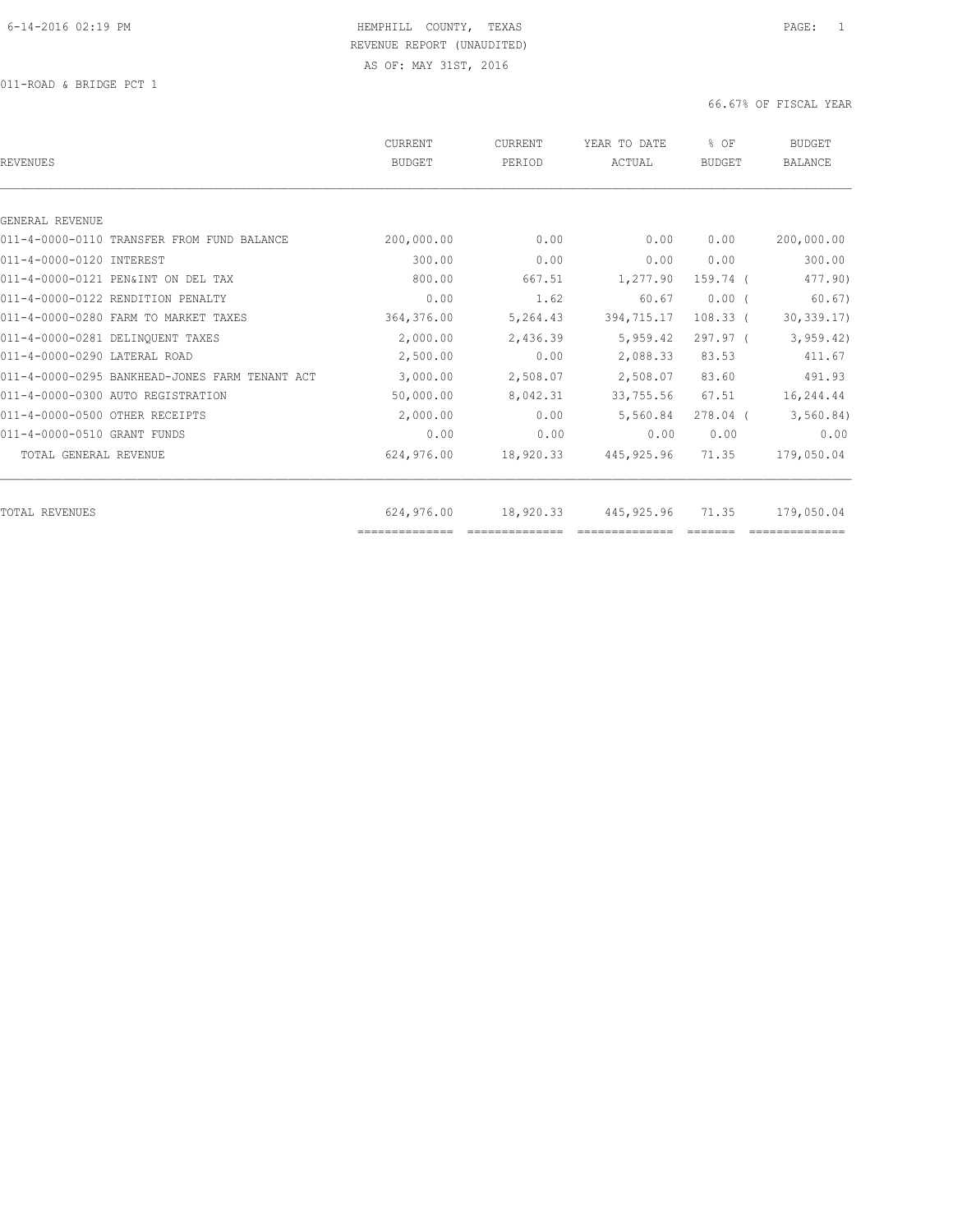012-ROAD & BRIDGE PCT 2

|      | 0.00                                                                                                                                              | 0.00                                                                             | 500,000.00                                                                                                                                                                                    |
|------|---------------------------------------------------------------------------------------------------------------------------------------------------|----------------------------------------------------------------------------------|-----------------------------------------------------------------------------------------------------------------------------------------------------------------------------------------------|
|      | 0.00                                                                                                                                              | 0.00                                                                             | 250.00                                                                                                                                                                                        |
|      |                                                                                                                                                   | $135.54$ (                                                                       | 355.44)                                                                                                                                                                                       |
| 0.00 | 1.73                                                                                                                                              | 0.00(                                                                            | 64.39)                                                                                                                                                                                        |
|      |                                                                                                                                                   | $108.33$ (                                                                       | 32, 177.25                                                                                                                                                                                    |
|      |                                                                                                                                                   | $158.01$ (                                                                       | 2,320.54)                                                                                                                                                                                     |
|      | 0.00                                                                                                                                              | 88.60                                                                            | 285.11                                                                                                                                                                                        |
|      |                                                                                                                                                   | 88.67                                                                            | 339.92                                                                                                                                                                                        |
|      |                                                                                                                                                   | 71.60                                                                            | 14,198.63                                                                                                                                                                                     |
|      | 0.00                                                                                                                                              | $225.00$ $($                                                                     | 625.00                                                                                                                                                                                        |
|      | 0.00                                                                                                                                              |                                                                                  | 10, 531.06                                                                                                                                                                                    |
| 0.00 | 0.00                                                                                                                                              | 0.00                                                                             | 0.00                                                                                                                                                                                          |
| 0.00 | 0.00                                                                                                                                              | 0.00                                                                             | 0.00                                                                                                                                                                                          |
|      |                                                                                                                                                   | 50.56                                                                            | 468,999.98                                                                                                                                                                                    |
|      |                                                                                                                                                   |                                                                                  | 468,999.98                                                                                                                                                                                    |
|      | 500,000.00<br>250.00<br>1,000.00<br>386,460.00<br>4,000.00<br>2,500.00<br>3,000.00<br>50,000.00<br>500.00<br>1,000.00<br>948,710.00<br>948,710.00 | 707.98<br>5,583.49<br>2,584.04<br>2,660.08<br>8,529.72<br>20,067.04<br>20,067.04 | 0.00<br>0.00<br>1,355.44<br>64.39<br>418,637.25<br>6,320.54<br>2,214.89<br>2,660.08<br>35,801.37<br>1,125.00<br>$11,531.06$ $1,153.11$ (<br>0.00<br>0.00<br>479,710.02<br>479,710.02<br>50.56 |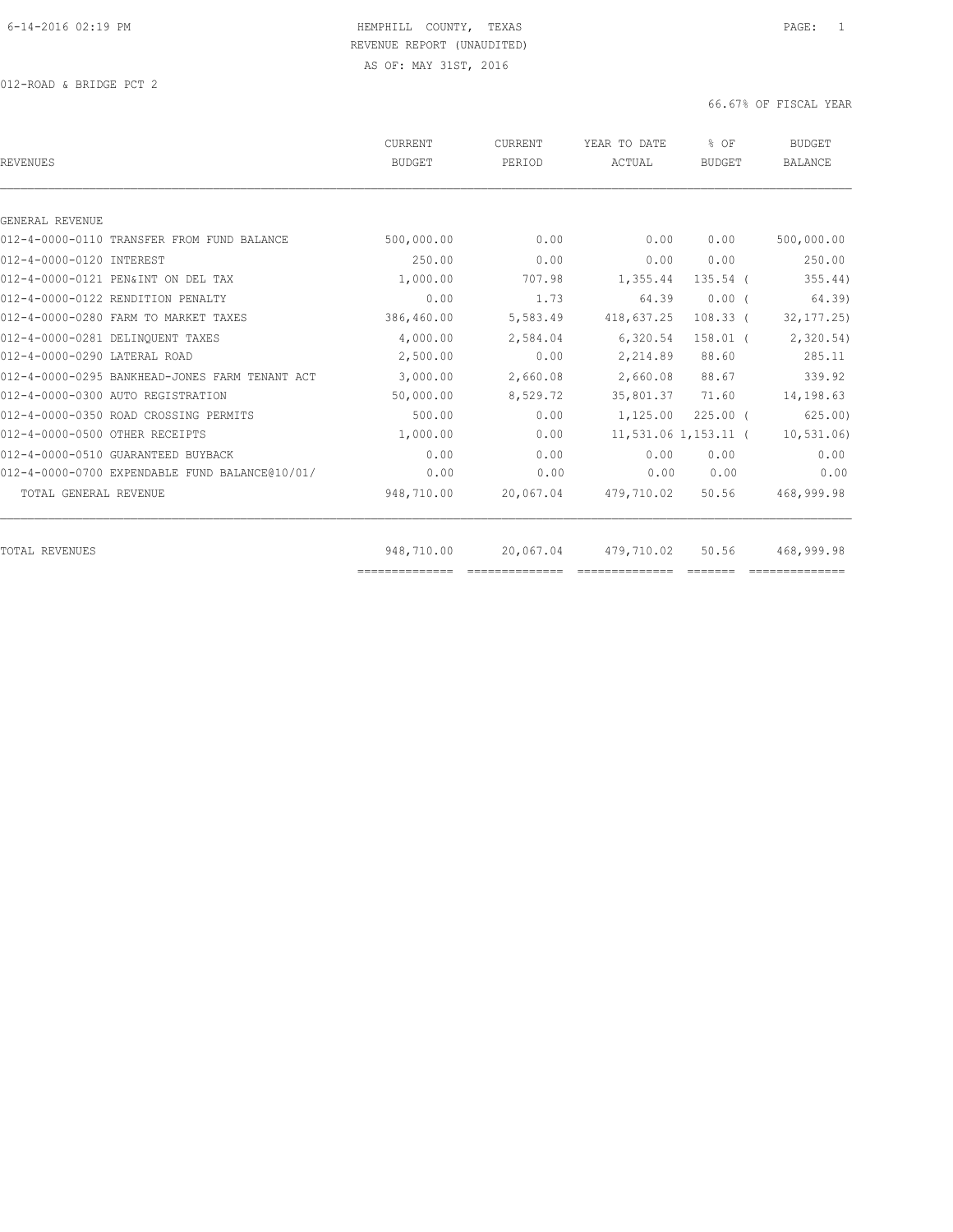| <b>REVENUES</b>                                | <b>CURRENT</b><br><b>BUDGET</b> | CURRENT<br>PERIOD | YEAR TO DATE<br>ACTUAL | % OF<br><b>BUDGET</b>  | <b>BUDGET</b><br><b>BALANCE</b> |
|------------------------------------------------|---------------------------------|-------------------|------------------------|------------------------|---------------------------------|
|                                                |                                 |                   |                        |                        |                                 |
| GENERAL REVENUE                                |                                 |                   |                        |                        |                                 |
| 013-4-0000-0110 TRANSFER FROM FUND BALANCE     | 500,000.00                      | 0.00              | 0.00                   | 0.00                   | 500,000.00                      |
| 013-4-0000-0120 INTEREST                       | 500.00                          | 0.00              | 0.00                   | 0.00                   | 500.00                          |
| 013-4-0000-0121 PEN&INT ON DEL TAX             | 1,500.00                        | 1,415.94          | 2,710.82               | 180.72 (               | 1,210.82)                       |
| 013-4-0000-0122 RENDITION PENALTY              | 0.00                            | 3.45              | 128.75                 | $0.00$ (               | 128.75)                         |
| 013-4-0000-0280 FARM TO MARKET TAXES           | 772,920.00                      | 11,166.98         | 837, 274.51            | $108.33$ (             | 64, 354.51)                     |
| 013-4-0000-0281 DELINQUENT TAXES               | 6,000.00                        | 5,168.09          | 12,641.15              | $210.69$ (             | 6,641.15                        |
| 013-4-0000-0290 LATERAL ROAD                   | 5,000.00                        | 0.00              | 4,429.79               | 88.60                  | 570.21                          |
| 013-4-0000-0295 BANKHEAD-JONES FARM TENANT ACT | 5,000.00                        | 5,320.15          | 5,320.15               | $106.40$ (             | 320.15                          |
| 013-4-0000-0300 AUTO REGISTRATION              | 95,000.00                       | 17,059.45         | 71,602.75              | 75.37                  | 23,397.25                       |
| 013-4-0000-0350 ROAD CROSSING PERMITS          | 1,500.00                        | 375.00            | 2,437.50               | $162.50$ $($           | 937.50)                         |
| 013-4-0000-0500 OTHER RECEIPTS                 | 1,000.00                        | 0.00              |                        | 24, 381.71 2, 438.17 ( | 23, 381.71)                     |
| 013-4-0000-0510 GRANT FUNDS                    | 680,000.00                      | 0.00              | 548,090.09             | 80.60                  | 131,909.91                      |
| TOTAL GENERAL REVENUE                          | 2,068,420.00                    | 40,509.06         | 1,509,017.22           | 72.96                  | 559,402.78                      |
|                                                |                                 |                   |                        |                        |                                 |
| TOTAL REVENUES                                 | 2,068,420.00<br>--------------  | 40,509.06         | 1,509,017.22           | 72.96                  | 559,402.78                      |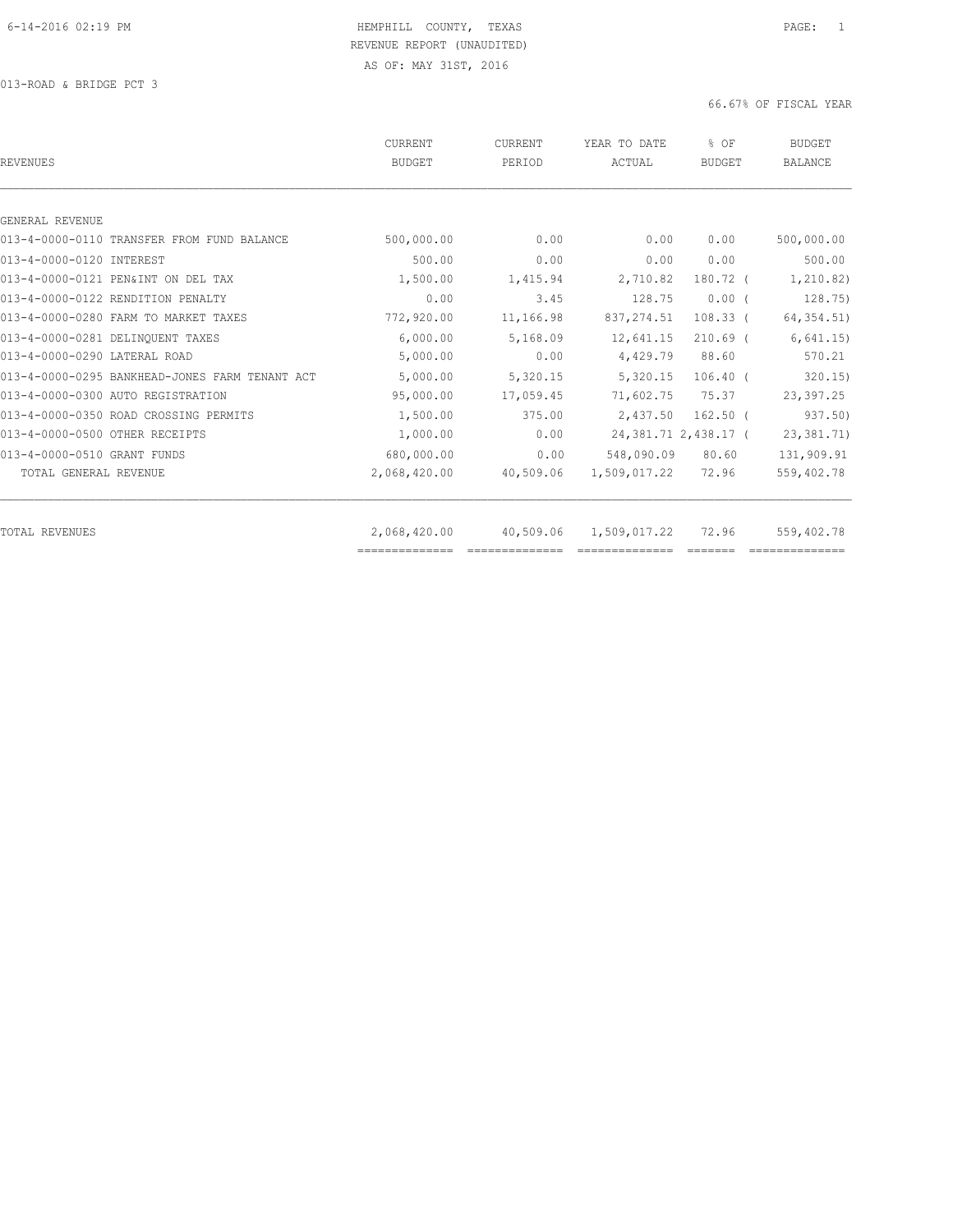014-ROAD & BRIDGE PCT 4

| REVENUES                                       | CURRENT<br><b>BUDGET</b>       | <b>CURRENT</b><br>PERIOD                                                                                                                                                                                                                                                                                                                                                                                                                                                                                  | YEAR TO DATE<br>ACTUAL         | % OF<br><b>BUDGET</b> | <b>BUDGET</b><br><b>BALANCE</b> |
|------------------------------------------------|--------------------------------|-----------------------------------------------------------------------------------------------------------------------------------------------------------------------------------------------------------------------------------------------------------------------------------------------------------------------------------------------------------------------------------------------------------------------------------------------------------------------------------------------------------|--------------------------------|-----------------------|---------------------------------|
|                                                |                                |                                                                                                                                                                                                                                                                                                                                                                                                                                                                                                           |                                |                       |                                 |
| GENERAL REVENUE                                |                                |                                                                                                                                                                                                                                                                                                                                                                                                                                                                                                           |                                |                       |                                 |
| 014-4-0000-0110 TRANSFER FROM FUND BALANCE     | 600,000.00                     | 0.00                                                                                                                                                                                                                                                                                                                                                                                                                                                                                                      | 0.00                           | 0.00                  | 600,000.00                      |
| 014-4-0000-0120 INTEREST                       | 500.00                         | 0.00                                                                                                                                                                                                                                                                                                                                                                                                                                                                                                      | 0.00                           | 0.00                  | 500.00                          |
| 014-4-0000-0121 PEN&INT ON DEL TAX             | 2,500.00                       | 1,254.12                                                                                                                                                                                                                                                                                                                                                                                                                                                                                                  | 2,401.01                       | 96.04                 | 98.99                           |
| 014-4-0000-0122 RENDITION PENALTY              | 0.00                           | 3.05                                                                                                                                                                                                                                                                                                                                                                                                                                                                                                      | 114.03                         | $0.00$ (              | 114.03)                         |
| 014-4-0000-0280 FARM TO MARKET TAXES           | 684,586.00                     | 9,890.74                                                                                                                                                                                                                                                                                                                                                                                                                                                                                                  | 741,586.00                     | $108.33$ (            | 57,000.00)                      |
| 014-4-0000-0281 DELINOUENT TAXES               | 3,000.00                       | 4,577.45                                                                                                                                                                                                                                                                                                                                                                                                                                                                                                  | 11,196.39                      | $373.21$ (            | 8,196.39)                       |
| 014-4-0000-0290 LATERAL ROAD                   | 5,000.00                       | 0.00                                                                                                                                                                                                                                                                                                                                                                                                                                                                                                      | 3,923.52                       | 78.47                 | 1,076.48                        |
| 014-4-0000-0295 BANKHEAD-JONES FARM TENANT ACT | 5,000.00                       | 4,712.14                                                                                                                                                                                                                                                                                                                                                                                                                                                                                                  | 4,712.14                       | 94.24                 | 287.86                          |
| 014-4-0000-0300 AUTO REGISTRATION              | 85,000.00                      | 15,109.78                                                                                                                                                                                                                                                                                                                                                                                                                                                                                                 | 63, 419.55                     | 74.61                 | 21,580.45                       |
| 014-4-0000-0350 ROAD CROSSING PERMITS          | 1,000.00                       | 0.00                                                                                                                                                                                                                                                                                                                                                                                                                                                                                                      | 0.00                           | 0.00                  | 1,000.00                        |
| 014-4-0000-0500 OTHER RECEIPTS                 | 2,000.00                       | 0.00                                                                                                                                                                                                                                                                                                                                                                                                                                                                                                      | 11,164.70                      | $558.24$ (            | 9, 164, 70)                     |
| 014-4-0000-0510 GRANT FUNDS                    | 360,000.00                     | 0.00                                                                                                                                                                                                                                                                                                                                                                                                                                                                                                      | 165,302.08                     | 45.92                 | 194,697.92                      |
| 014-4-0000-0700 EXPENDABLE FUND BALANCE@10/01/ | 0.00                           | 0.00                                                                                                                                                                                                                                                                                                                                                                                                                                                                                                      | 0.00                           | 0.00                  | 0.00                            |
| TOTAL GENERAL REVENUE                          | 1,748,586.00                   | 35,547.28                                                                                                                                                                                                                                                                                                                                                                                                                                                                                                 | 1,003,819.42                   | 57.41                 | 744,766.58                      |
|                                                |                                |                                                                                                                                                                                                                                                                                                                                                                                                                                                                                                           |                                |                       |                                 |
| TOTAL REVENUES                                 | 1,748,586.00<br>============== | 35,547.28<br>$\begin{array}{c} \multicolumn{2}{c} {\textbf{1}} & \multicolumn{2}{c} {\textbf{2}} & \multicolumn{2}{c} {\textbf{3}} & \multicolumn{2}{c} {\textbf{4}} \\ \multicolumn{2}{c} {\textbf{2}} & \multicolumn{2}{c} {\textbf{3}} & \multicolumn{2}{c} {\textbf{4}} & \multicolumn{2}{c} {\textbf{5}} & \multicolumn{2}{c} {\textbf{6}} \\ \multicolumn{2}{c} {\textbf{4}} & \multicolumn{2}{c} {\textbf{5}} & \multicolumn{2}{c} {\textbf{6}} & \multicolumn{2}{c} {\textbf{6}} & \multicolumn{$ | 1,003,819.42<br>============== | 57.41                 | 744,766.58                      |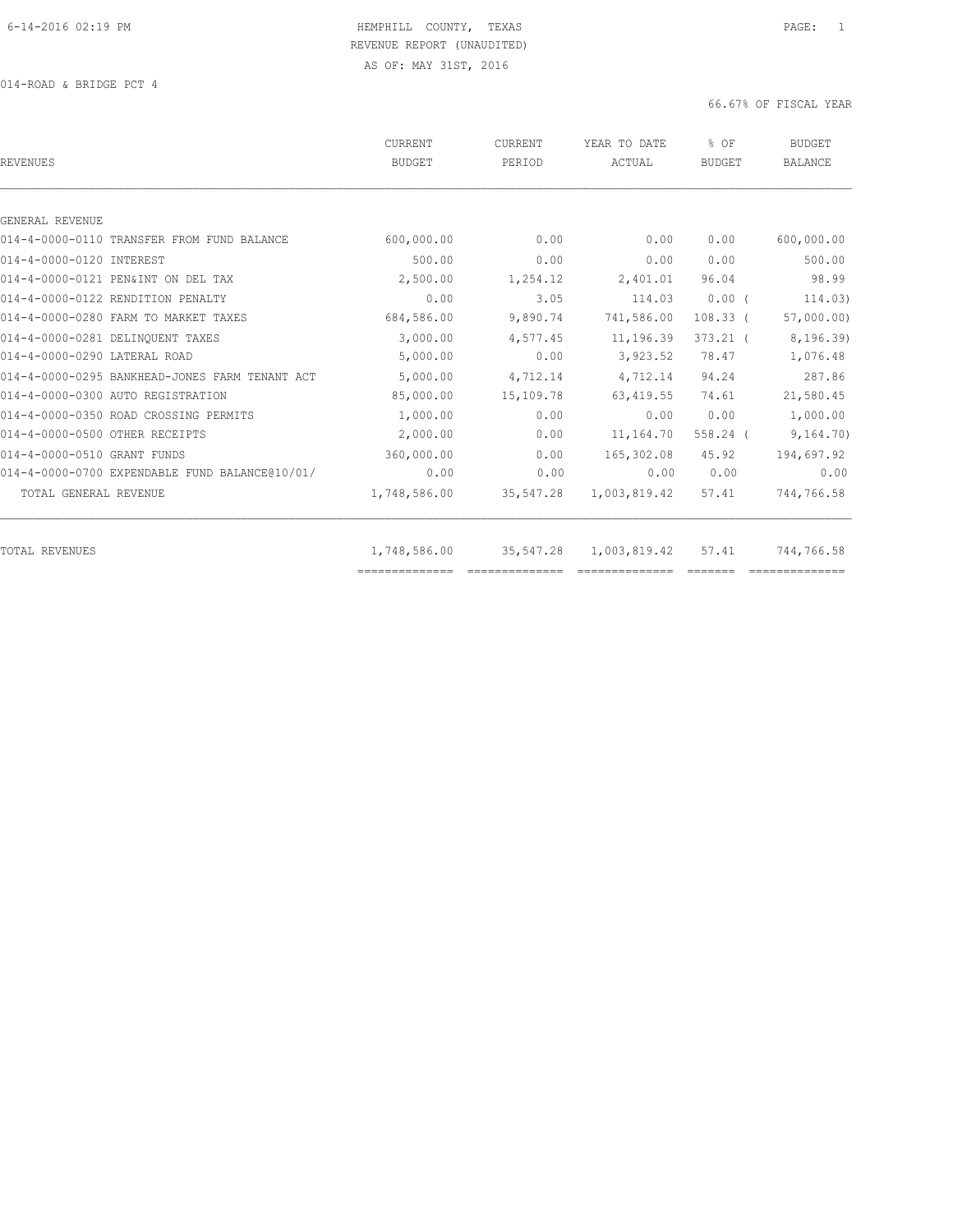| REVENUES                                       | CURRENT<br><b>BUDGET</b> | CURRENT<br>PERIOD | YEAR TO DATE<br>ACTUAL | % OF<br>BUDGET | BUDGET<br>BALANCE |
|------------------------------------------------|--------------------------|-------------------|------------------------|----------------|-------------------|
|                                                |                          |                   |                        |                |                   |
| GENERAL REVENUE                                |                          |                   |                        |                |                   |
| 022-4-0000-0110 TRANSFER FROM FUND BALANCE     | 80,000.00                | 0.00              | 0.00                   | 0.00           | 80,000.00         |
| 022-4-0000-0191 COUNTY RECORDS PRESERVATION FE | 12,000.00                | 0.00              | 5,913.71               | 49.28          | 6,086.29          |
| TOTAL GENERAL REVENUE                          | 92,000.00                | 0.00              | 5,913.71               | 6.43           | 86,086.29         |
|                                                |                          |                   |                        |                |                   |
| TOTAL REVENUES                                 | 92,000.00                | 0.00              | 5, 913.71              | 6.43           | 86,086.29         |
|                                                |                          |                   |                        |                |                   |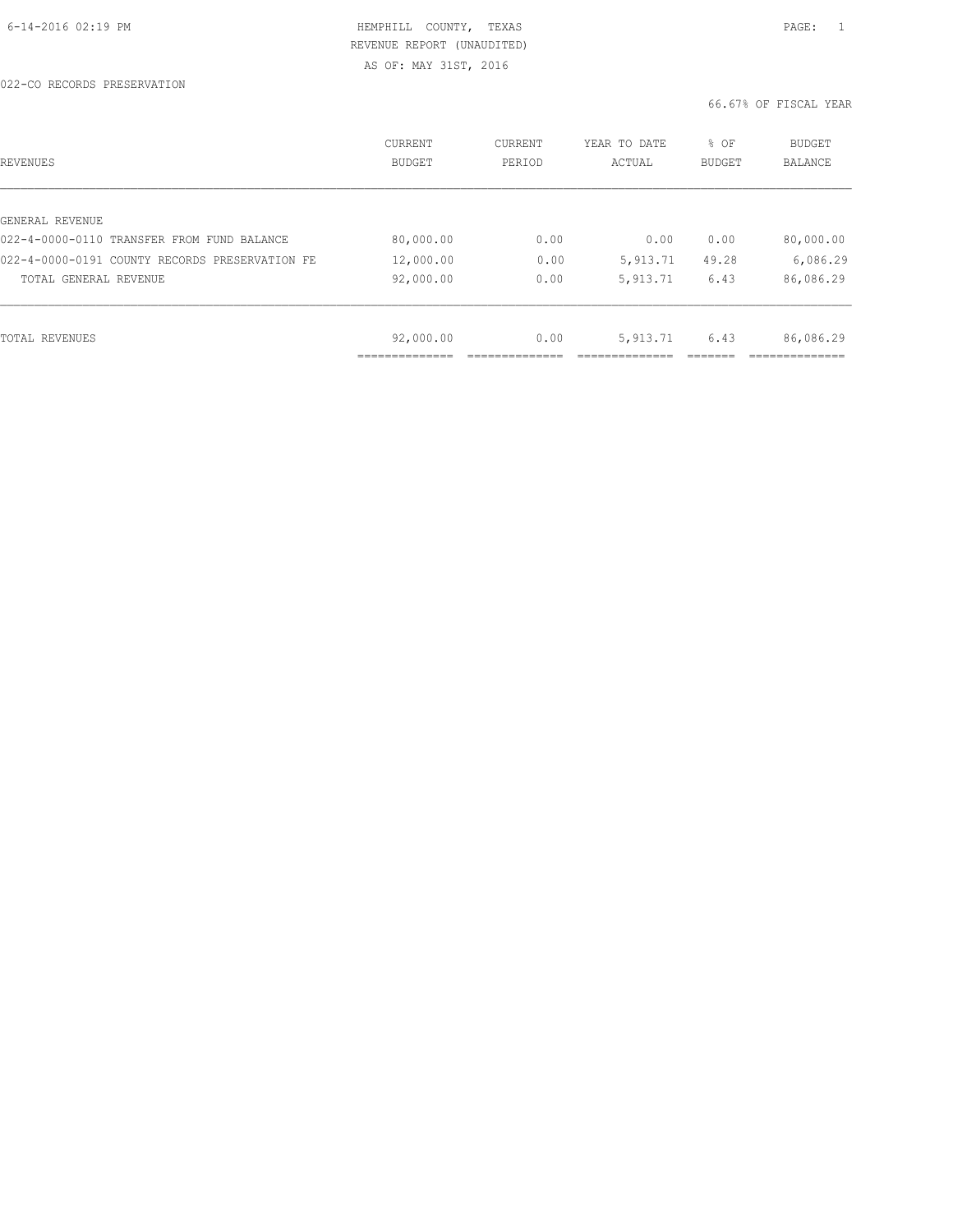| REVENUES                                      | CURRENT<br><b>BUDGET</b> | CURRENT<br>PERIOD | YEAR TO DATE<br>ACTUAL | % OF<br>BUDGET | BUDGET<br><b>BALANCE</b> |
|-----------------------------------------------|--------------------------|-------------------|------------------------|----------------|--------------------------|
|                                               |                          |                   |                        |                |                          |
| GENERAL REVENUE                               |                          |                   |                        |                |                          |
| 023-4-0000-0110 TRANSFER FROM FUND BALANCE    | 0.00                     | 0.00              | 0.00                   | 0.00           | 0.00                     |
| 023-4-0000-0191 REV-CLK'S RECORD PRESERVATION | 800.00                   | 0.00              | 521.58                 | 65.20          | 278.42                   |
| TOTAL GENERAL REVENUE                         | 800.00                   | 0.00              | 521.58                 | 65.20          | 278.42                   |
|                                               |                          |                   |                        |                |                          |
| TOTAL REVENUES                                | 800.00                   | 0.00              | 521.58                 | 65.20          | 278.42                   |
|                                               | -----------              |                   |                        |                |                          |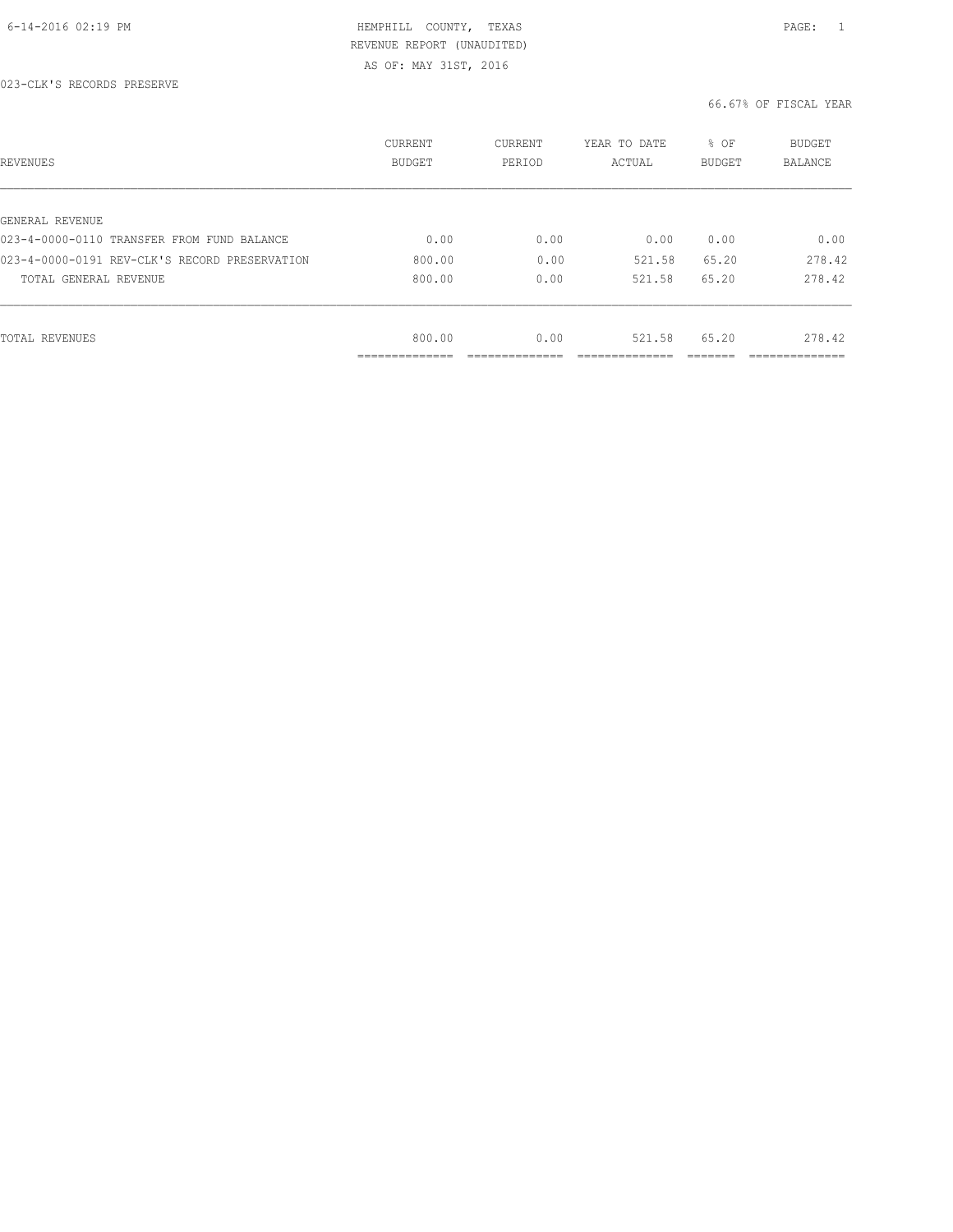| REVENUES                                   | CURRENT<br><b>BUDGET</b> | CURRENT<br>PERIOD | YEAR TO DATE<br>ACTUAL | % OF<br><b>BUDGET</b> | <b>BUDGET</b><br>BALANCE |
|--------------------------------------------|--------------------------|-------------------|------------------------|-----------------------|--------------------------|
|                                            |                          |                   |                        |                       |                          |
| GENERAL REVENUE                            |                          |                   |                        |                       |                          |
| 024-4-0000-0110 TRANSFER FROM FUND BALANCE | 10,000.00                | 0.00              | 0.00                   | 0.00                  | 10,000.00                |
| 024-4-0000-0191 TECH FEES/EXP              | 3,000.00                 | 164.80            | 1,683.51               | 56.12                 | 1,316.49                 |
| TOTAL GENERAL REVENUE                      | 13,000.00                | 164.80            | 1,683.51               | 12.95                 | 11,316.49                |
|                                            |                          |                   |                        |                       |                          |
| TOTAL REVENUES                             | 13,000.00                | 164.80            | 1,683.51               | 12.95                 | 11,316.49                |
|                                            | .                        |                   |                        |                       | ----------               |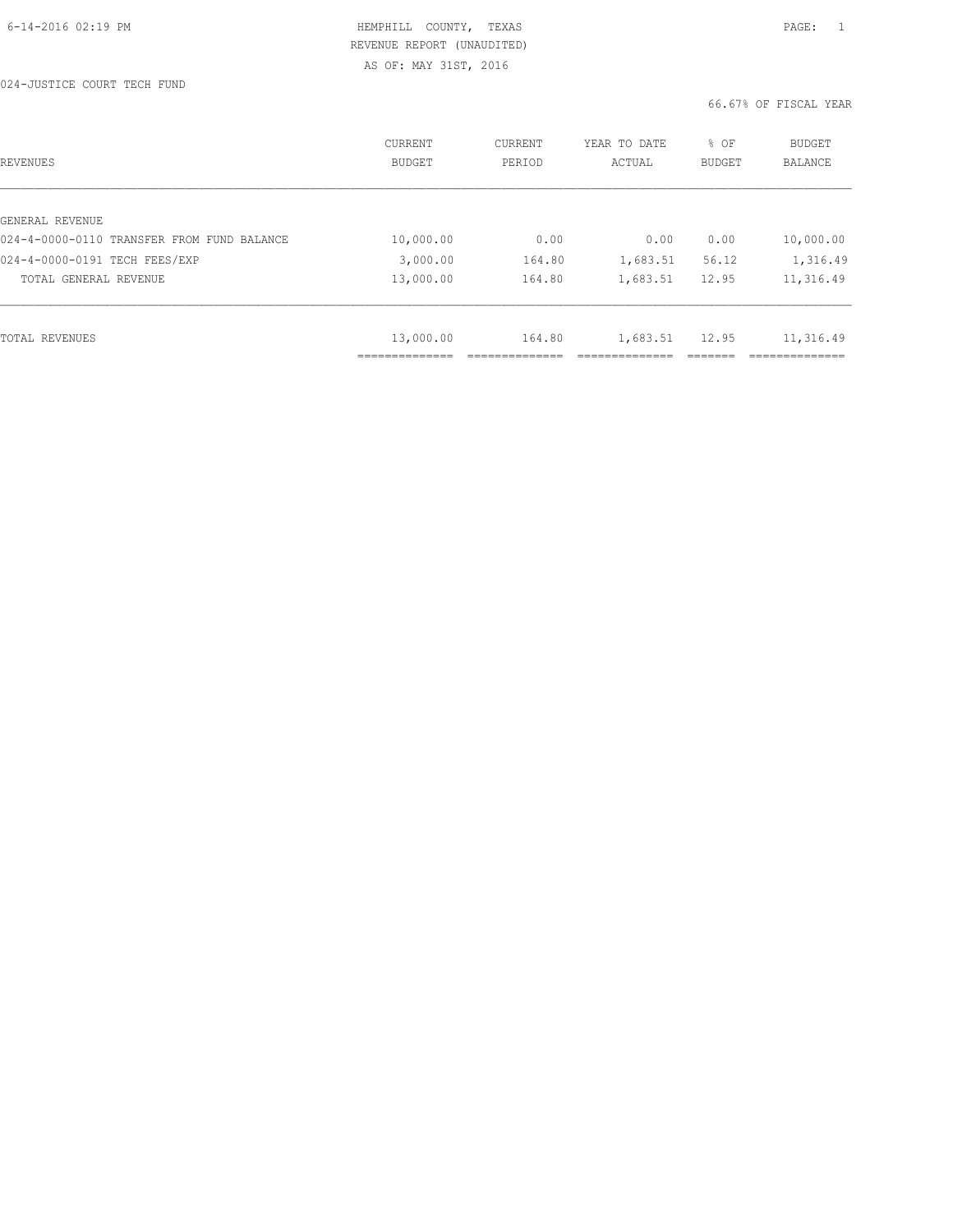| REVENUES                                   | CURRENT<br><b>BUDGET</b> | CURRENT<br>PERIOD | YEAR TO DATE<br>ACTUAL | % OF<br>BUDGET | BUDGET<br><b>BALANCE</b> |
|--------------------------------------------|--------------------------|-------------------|------------------------|----------------|--------------------------|
|                                            |                          |                   |                        |                |                          |
| GENERAL REVENUE                            |                          |                   |                        |                |                          |
| 032-4-0000-0110 TRANSFER FROM FUND BALANCE | 17,000.00                | 0.00              | 0.00                   | 0.00           | 17,000.00                |
| 032-4-0000-0220 FEES-CHECK COLLECTION      | 500.00                   | 0.00              | 125.00                 | 25.00          | 375.00                   |
| TOTAL GENERAL REVENUE                      | 17,500.00                | 0.00              | 125.00                 | 0.71           | 17,375.00                |
|                                            |                          |                   |                        |                |                          |
| TOTAL REVENUES                             | 17,500.00                | 0.00              | 125.00                 | 0.71           | 17,375.00                |
|                                            | ____________             |                   |                        |                |                          |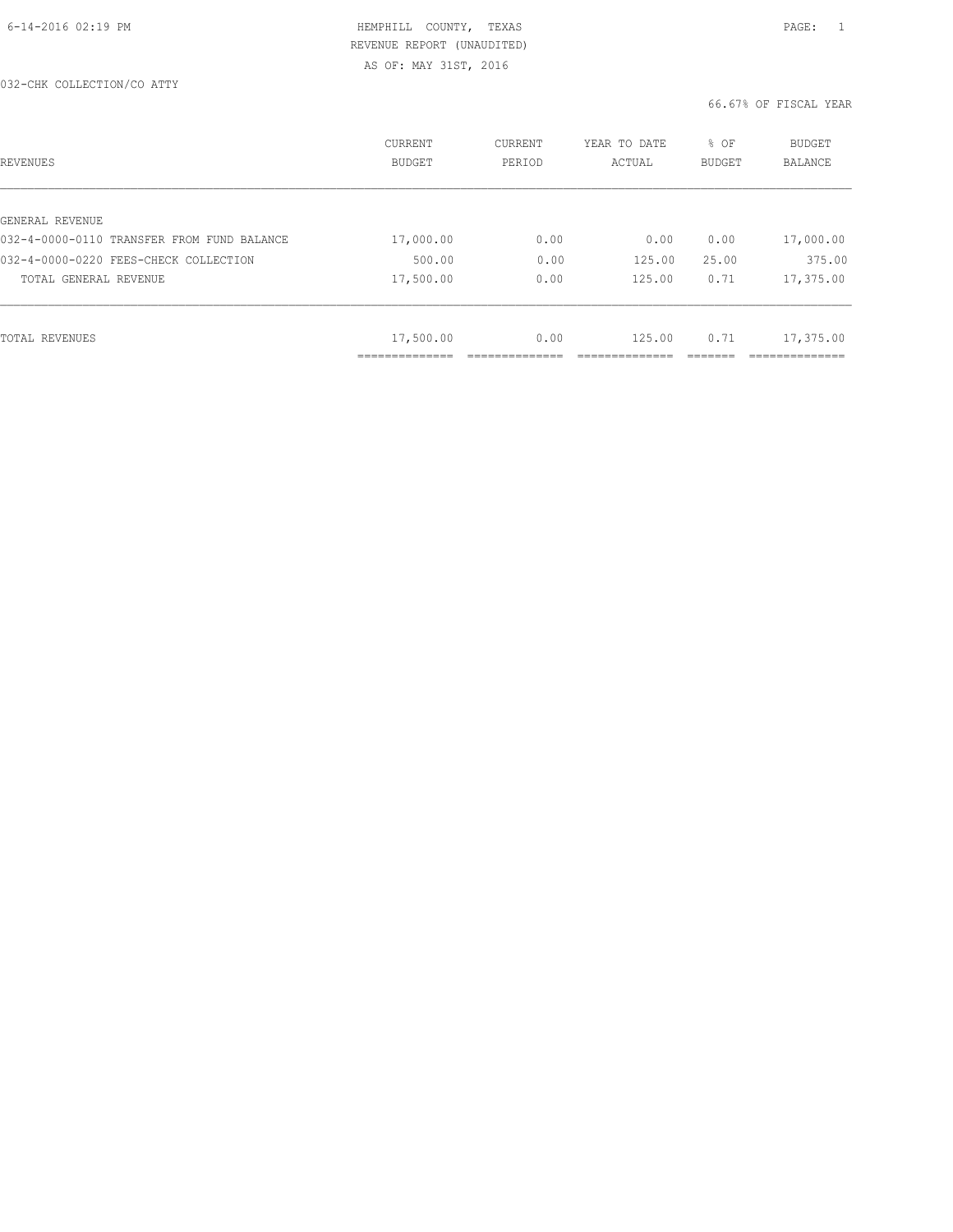| REVENUES                                   | <b>CURRENT</b><br><b>BUDGET</b> | CURRENT<br>PERIOD | YEAR TO DATE<br>ACTUAL | % OF<br>BUDGET | BUDGET<br>BALANCE |
|--------------------------------------------|---------------------------------|-------------------|------------------------|----------------|-------------------|
|                                            |                                 |                   |                        |                |                   |
| GENERAL REVENUE                            |                                 |                   |                        |                |                   |
| 036-4-0000-0110 TRANSFER FROM FUND BALANCE | 6,000.00                        | 0.00              | 0.00                   | 0.00           | 6,000.00          |
| 036-4-0000-0440 STATE FEES                 | 2,000.00                        | 0.00              | 1,644.53               | 82.23          | 355.47            |
| TOTAL GENERAL REVENUE                      | 8,000.00                        | 0.00              | 1,644.53               | 20.56          | 6,355.47          |
|                                            |                                 |                   |                        |                |                   |
| TOTAL REVENUES                             | 8,000.00                        | 0.00              | 1,644.53               | 20.56          | 6,355.47          |
|                                            |                                 |                   |                        |                |                   |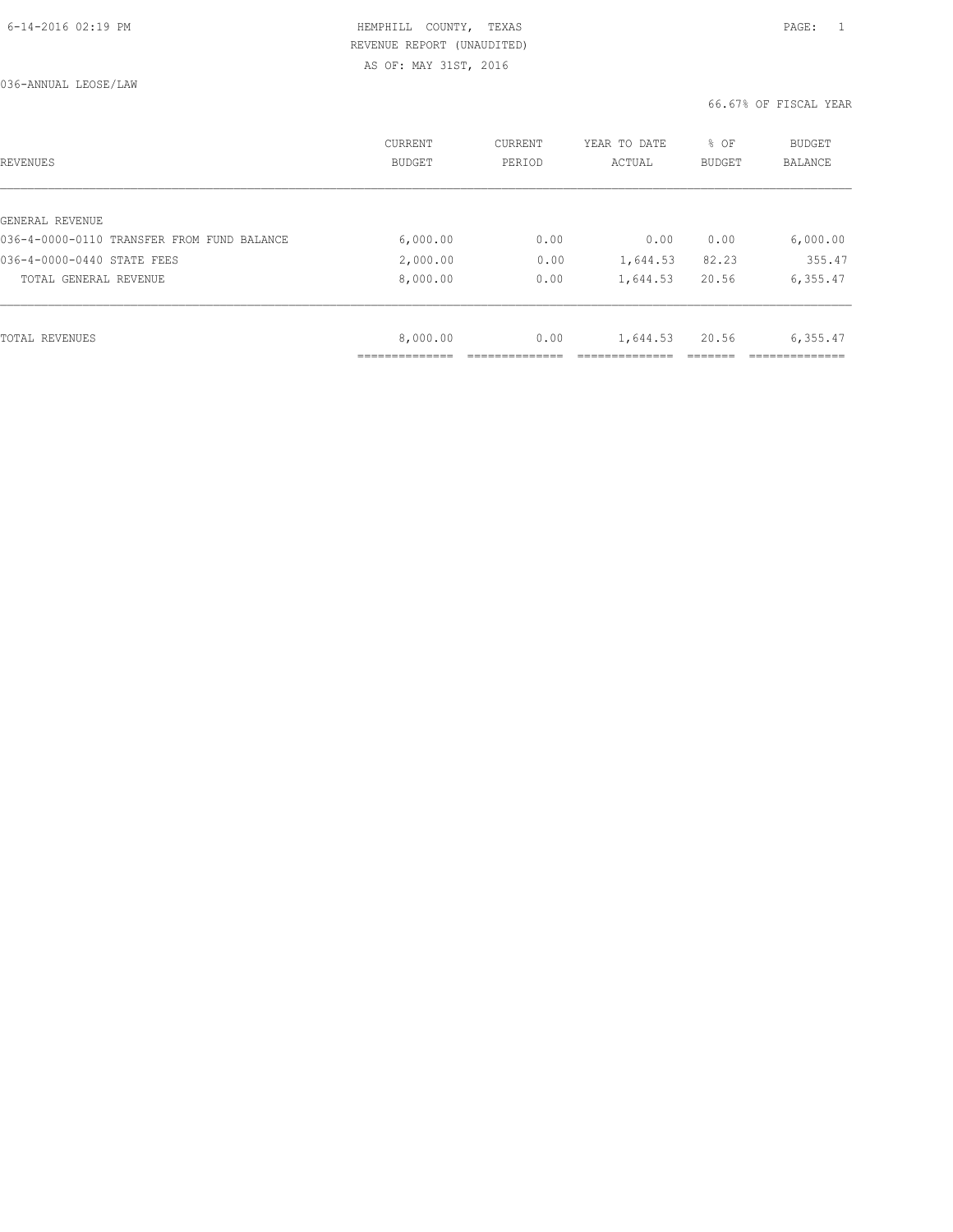046-SCAAP

| REVENUES                                   | CURRENT<br>BUDGET | CURRENT<br>PERIOD | YEAR TO DATE<br>ACTUAL | % OF<br>BUDGET | BUDGET<br>BALANCE |
|--------------------------------------------|-------------------|-------------------|------------------------|----------------|-------------------|
|                                            |                   |                   |                        |                |                   |
| GENERAL REVENUE                            |                   |                   |                        |                |                   |
| 046-4-0000-0110 TRANSFER FROM FUND BALANCE | 50,000.00         | 0.00              | 0.00                   | 0.00           | 50,000.00         |
| 046-4-0000-0260 GRANT AWARD                | 7,000.00          | 0.00              | 3,229.00               | 46.13          | 3,771.00          |
| TOTAL GENERAL REVENUE                      | 57,000.00         | 0.00              | 3,229.00               | 5.66           | 53,771.00         |
|                                            |                   |                   |                        |                |                   |
| TOTAL REVENUES                             | 57,000.00         | 0.00              | 3,229.00               | 5.66           | 53,771.00         |
|                                            |                   |                   |                        |                |                   |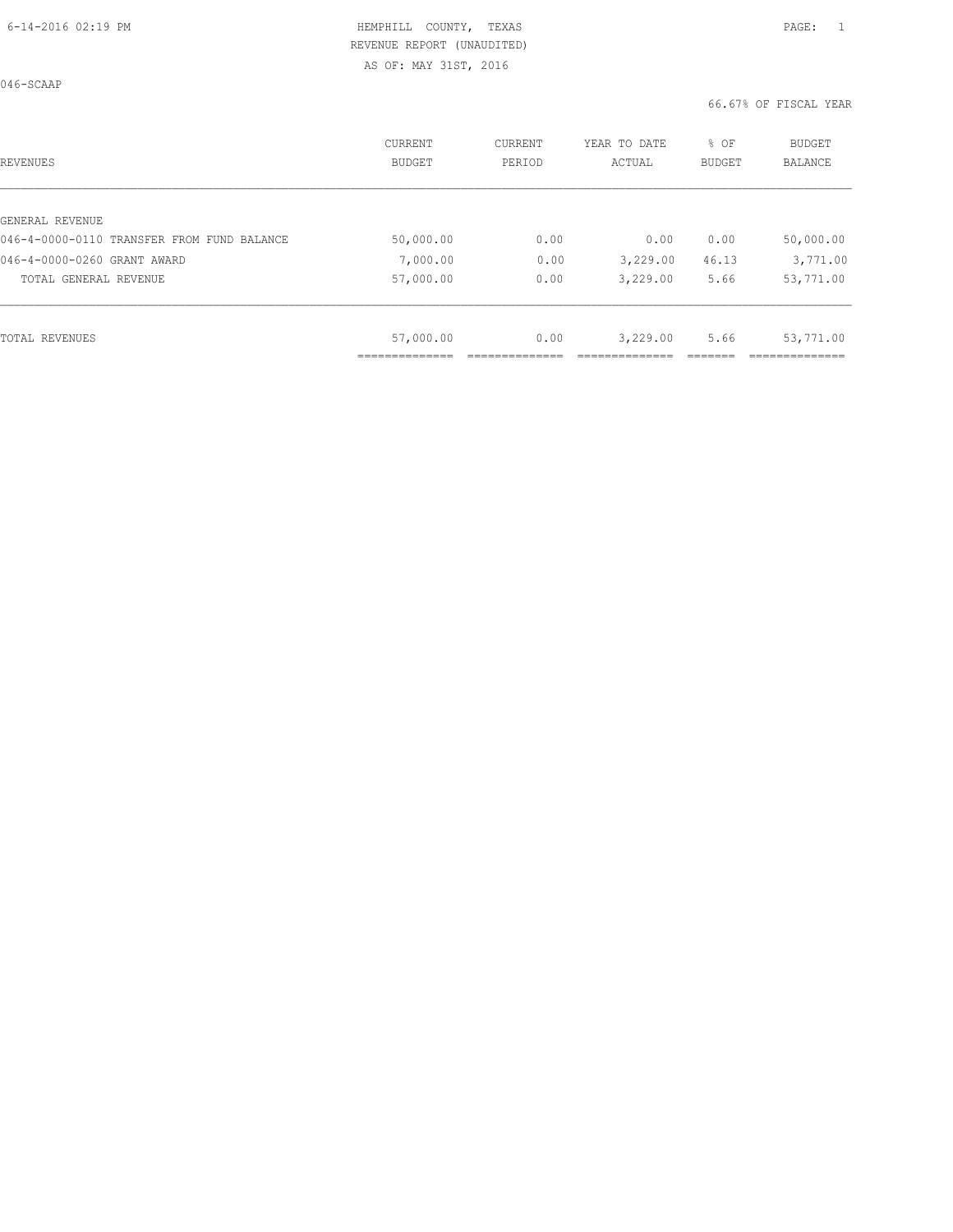# 6-14-2016 02:19 PM HEMPHILL COUNTY, TEXAS PAGE: 1 REVENUE REPORT (UNAUDITED)

| <b>REVENUES</b>                      | CURRENT<br><b>BUDGET</b> | CURRENT<br>PERIOD | YEAR TO DATE<br>ACTUAL | % OF<br><b>BUDGET</b> | <b>BUDGET</b><br>BALANCE |
|--------------------------------------|--------------------------|-------------------|------------------------|-----------------------|--------------------------|
|                                      |                          |                   |                        |                       |                          |
| GENERAL REVENUE                      |                          |                   |                        |                       |                          |
| 047-4-0000-0401 SALES/COMMISSARY     | 0.00                     | 0.00              | 0.00                   | 0.00                  | 0.00                     |
| 047-4-0000-0500 MISCELLANEOUS INCOME | 0.00                     | 0.00              | 0.00                   | 0.00                  | 0.00                     |
| TOTAL GENERAL REVENUE                | 0.00                     | 0.00              | 0.00                   | 0.00                  | 0.00                     |
|                                      |                          |                   |                        |                       |                          |
| <b>TOTAL REVENUES</b>                | 0.00                     | 0.00              | 0.00                   | 0.00                  | 0.00                     |
|                                      | -------------            |                   |                        |                       |                          |